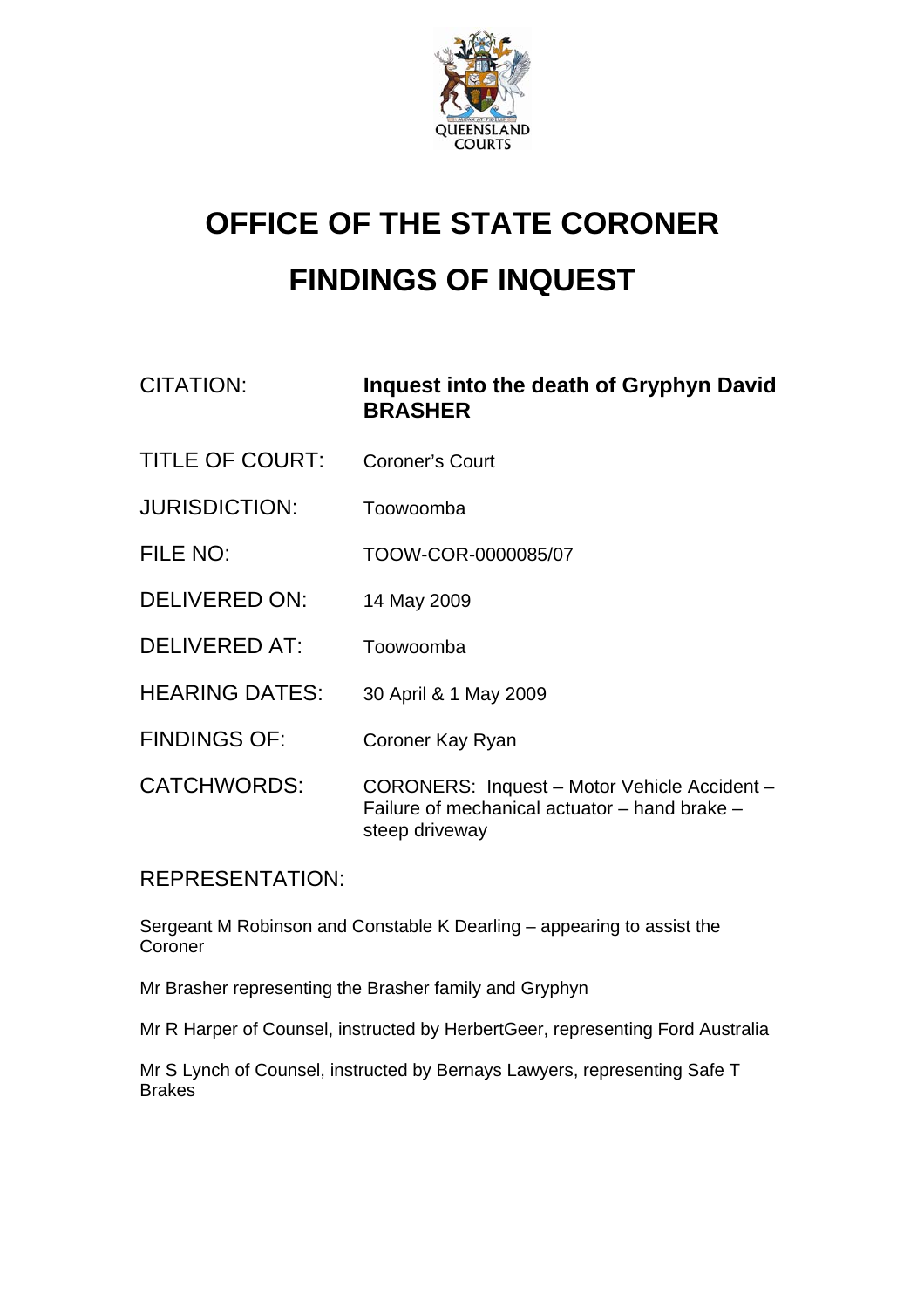| <b>Contents</b> |    |                               | Page           |
|-----------------|----|-------------------------------|----------------|
|                 | 1. | Introduction                  | 1              |
|                 | 2. | <b>Issues</b>                 | 1              |
|                 | 3. | <b>Social History</b>         | $\overline{2}$ |
|                 | 4. | The Incident                  | 2              |
|                 | 5. | <b>Gear Selector Assembly</b> |                |
|                 |    | (a) Quiet Cap                 | 3              |
|                 |    | (b) Actuator                  | 5              |
|                 | 6. | <b>Hand Brake</b>             | $\overline{7}$ |
|                 | 7. | Findings                      | 8              |
|                 | 8. | Recommendations               | 9              |
|                 |    |                               |                |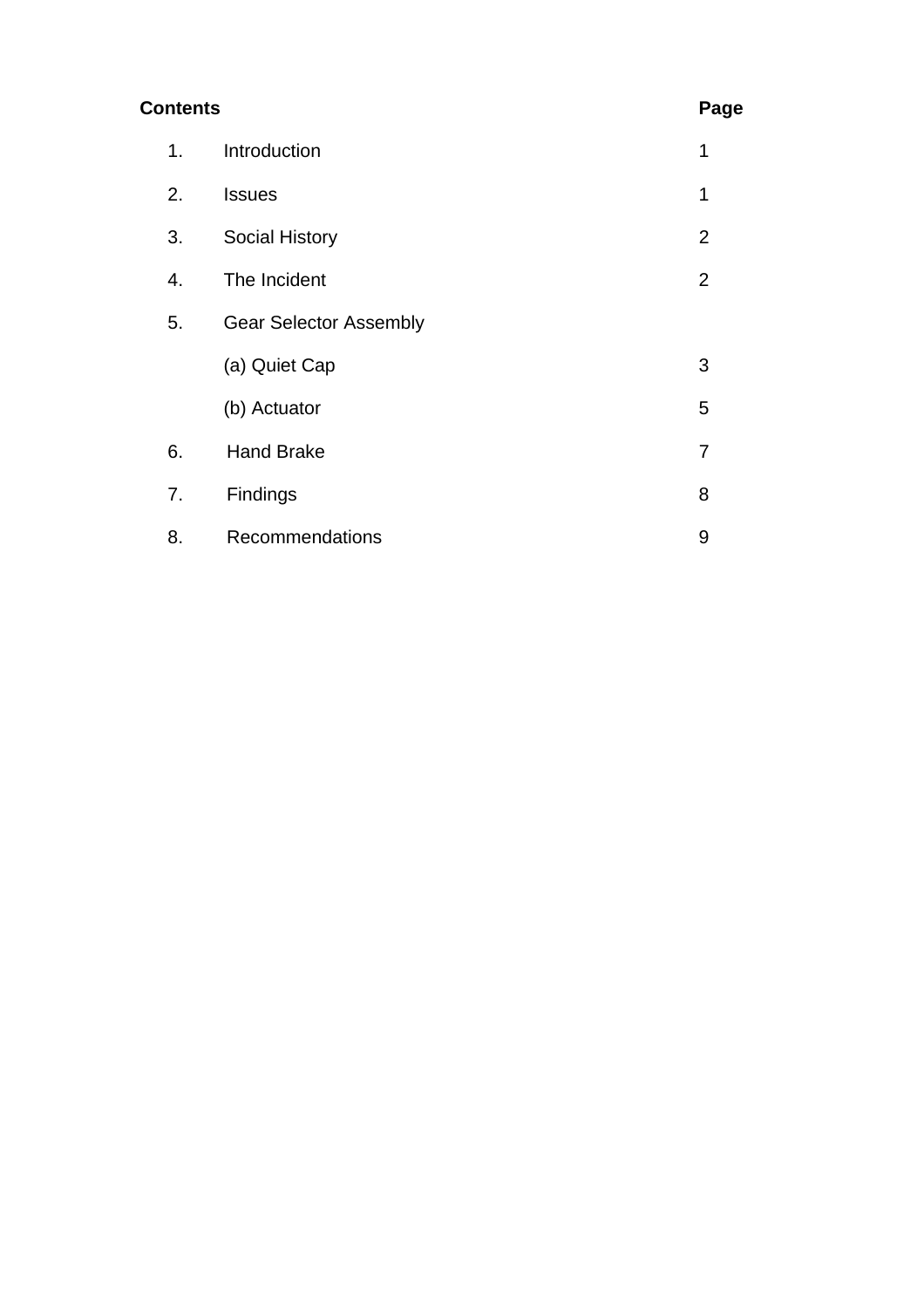# **CORONERS FINDINGS AND DECISION**

The *Coroners Act 2003* provides in s45 that when an inquest is held into a death, the coroner's written findings must be given to the family of the person who died and to each of the persons or organisations granted leave to appear at the inquest. These are my findings in relation to the death of Gryphyn David Brasher. They will be distributed in accordance with the requirements of the Act and placed on the website of the Office of the State Coroner.

#### **1. Introduction**

The purpose of an inquest is to investigate a death to enable the Coroner to find –

- (a) who the deceased person is;
- (b) how the person died;
- (c) when the person died;
- (d) where the person died; and
- (e) what caused the person to die.

The scope of my findings do not include, and indeed I am unable to find under the *Coroners Act 2003*, whether any person is guilty of an offence or is civilly liable for something. I can, however, where appropriate, comment on anything connected with a death which has been investigated and which relates to –

- (a) public health or safety;
- (b) the administration of justice; or
- (c) ways to prevent deaths from happening in similar circumstances in the future.

At the outset, I extend my personal condolences to Mr & Mrs Brasher and trust that these proceedings have assisted in their grieving process following Gryphyn's death.

#### **2. Issues**

I have identified the following issues which were addressed at the formal inquest:

- Whether the defect in the quiet cap located in the gear selector assembly of the Ford Explorer vehicle involved in the incident contributed to Gryphyn's death.
- Whether the failure of the circuitry in the vehicle's actuator contributed to Gryphyn's death.
- If yes, to either of the above questions, then should all Ford Explorer models be recalled because of a design fault.
- Did the actions of the employees at Safe-T-Brakes, in not adjusting or repairing the faulty hand brake contribute to Gryphyn's death?
- Whether the parking of the vehicle on a steep driveway contributed to Gryphyn's death.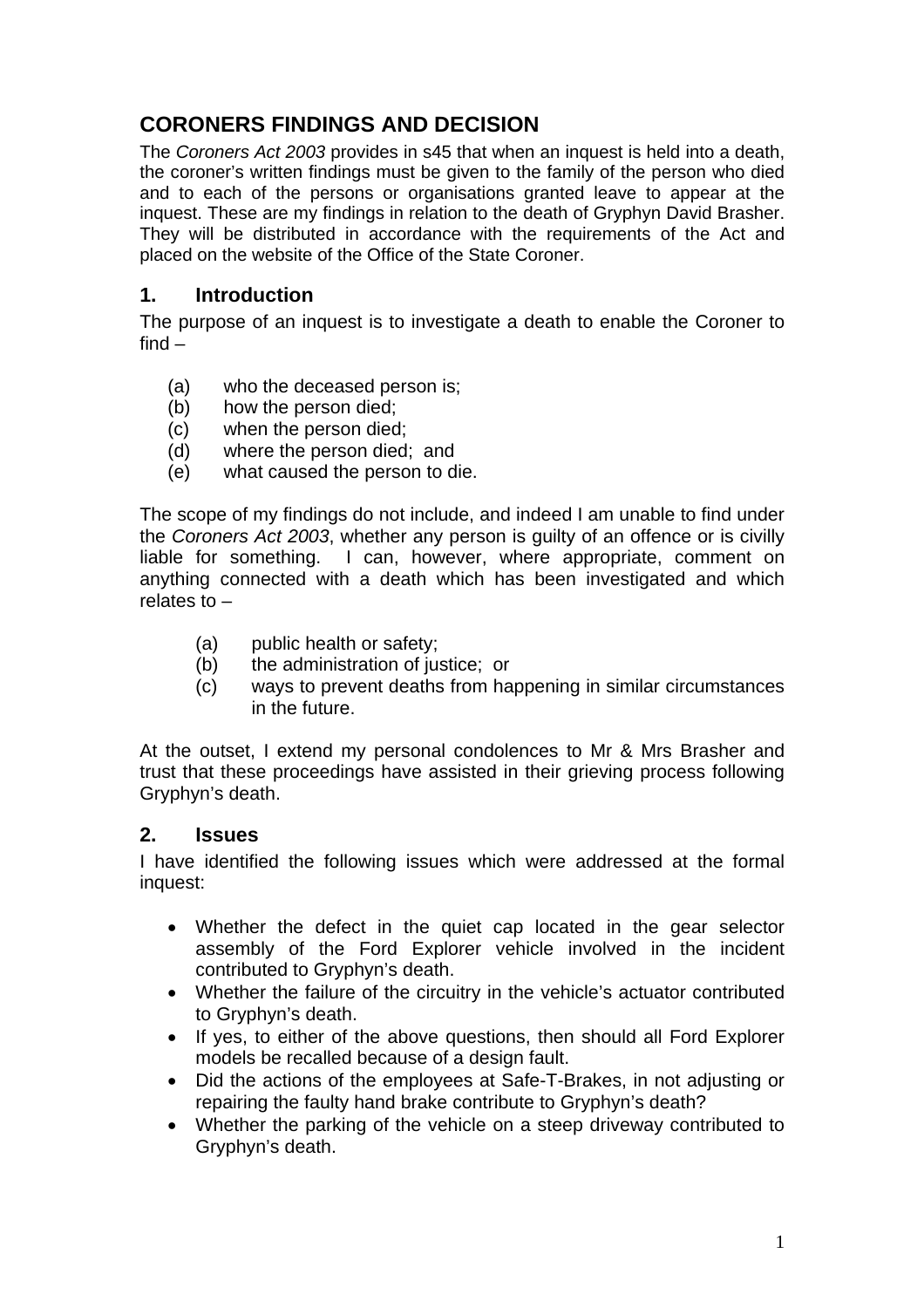## **3. Social History**

Gryphyn was 9 years old and, with his four brothers, Harley (11), Seth (9) and twins Ethan and Callum (5) lived with his parents at 29 North Street, Toowoomba.

All the boys went to Gabbinbar State School, with the twins being in the Prep year. Gryphyn was described by his brother Harley as being "probably the best brother I've had so far".

#### **4. The incident**

On Friday 17 August 2007, Gryphyn did not go to school with his brothers, as he had an appointment with the doctor for treatment of what was thought were cold sores on his lip. The doctor found that they were not cold sores and that it was just an infection. Gryphyn spent the day at home with his father, Mr Wayne Brasher, just doing things around the house.

Gryphyn went with his father to pick up his brothers from school at around 3.00 pm. When they arrived home, Mr Brasher parked his Ford Explorer in the driveway. He put the vehicle in park, put on the handbrake and took the keys out of the ignition.

From all accounts, Seth and Callum exited the vehicle, taking their school bags up to the house. Gryphyn helped Mr Brasher unload other school bags and then the two of them walked to the bottom of the driveway to empty the mailbox. The vehicle was parked on an extremely steep driveway measured as having a grade from 18.6% to 23.6% (twice the steepness of the Toowoomba range).

Both Harley and Ethan were still in the vehicle. Ethan is hearing impaired and has delayed development. Ethan liked to imitate his father and mother driving the vehicle and Mr Brasher had asked Harley to help get Ethan out of the vehicle. Ethan had climbed into the front seat and Harley was in the back seat. Harley says that he thought Ethan "pulled up the handbrake", although he really didn't see what Ethan actually did. Harley did state that the handbrake was in the "up" position and the gear stick was in Park. He did know that when the gear stick was in Park, this would stop the vehicle from moving.

It is not clear whether Ethan moved the gear shift lever or interfered in any other way with the gear shift assembly or hand brake.

It was then that the vehicle started moving backwards. Harley shouted to Gryphyn to get out of the way, but he didn't hear and the vehicle ran over Gryphyn who was standing by the mail box. The vehicle continued across the road, hit the gutter on the other side and rolled forward down the hill with both Harley and Ethan still inside. Harley then climbed into the front seat and stopped the vehicle by applying the foot brake.

Police investigations immediately following the accident indicated a fault in the vehicle's gear shift assembly as being the likely cause. Evidence was given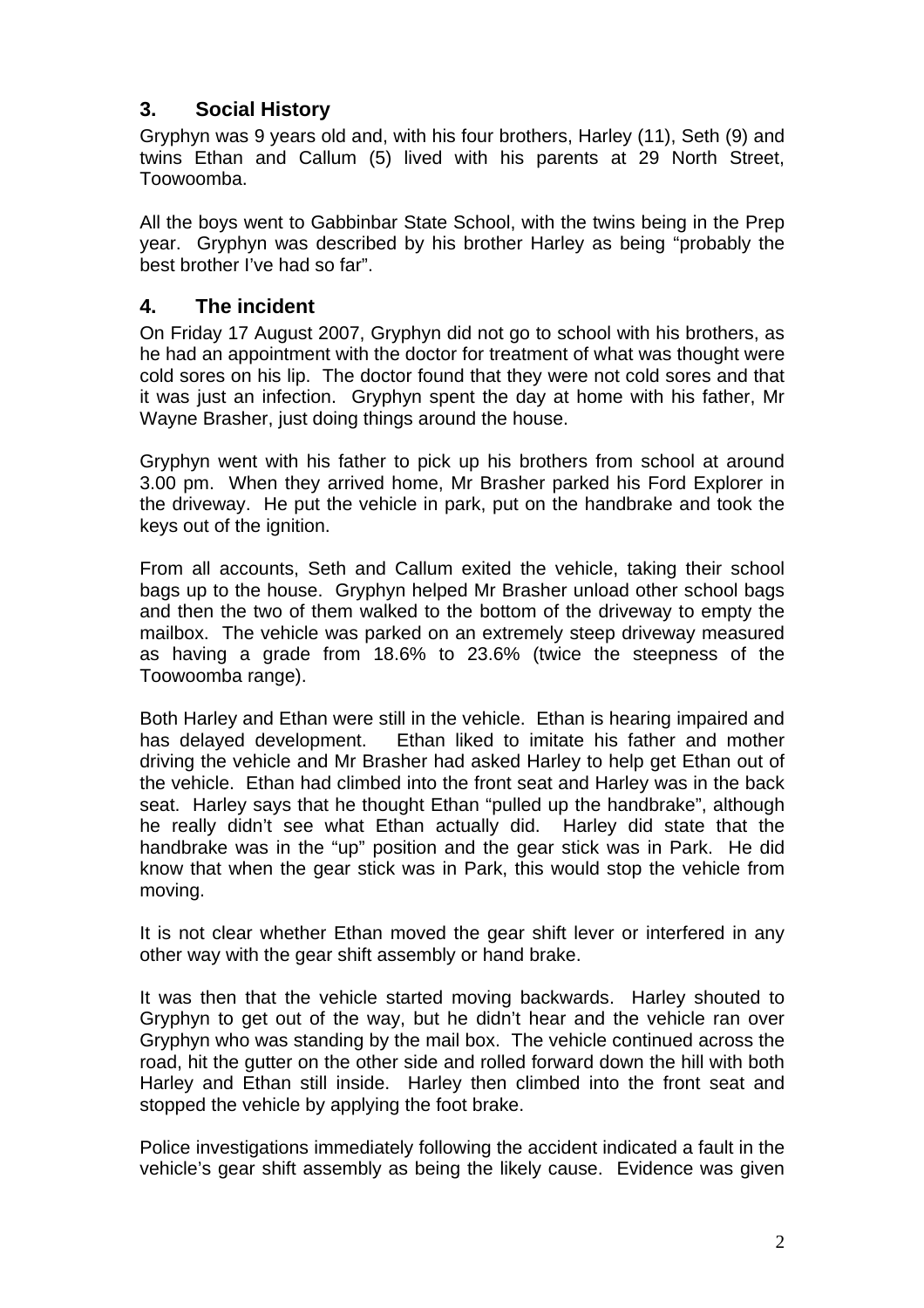at the Inquest about the operation of the gear shift assembly in the vehicle and its relation to this tragic incident.

## **5. Gear Selector Assembly**

#### **(a) Quiet Cap**

Following the incident, the Brasher's vehicle was taken to the Newtown Towing yard and inspected by Mr McDonald, the police mechanic. In his first report dated 5 September 2007, Mr McDonald states with regard to the gear selector –

> *"This vehicle was fitted with both an electric and mechanical device to prevent the gear selector from being accidentally moved from the park (P) position. As a result of my testing and inspection I found that both of these fail safe devices were not operating satisfactorily and the gear lever could be pulled from the park (P) position with little effort. I noticed that the electric solenoid lock out was inoperative and the manual lock out button was not operating correctly due to possible wear in the gear shifter and button assembly".*

In his evidence at the Inquest, Mr McDonald stated that when he tested the vehicle, he was able to move the T-bar gear shift lever easily and select any gear he wanted without having to depress the detent lock button located on the lever. He said that he could feel the lever "going through the gears".

Mr McDonald conceded that when he removed the gear selector assembly from the vehicle on his second inspection and tested it on the bench, he could no longer move the T-bar gear shift lever without depressing the detent lock button. He agreed that, in normal operation, the button must be depressed to move the lever from park into reverse, with no depression required for the lever to be moved into neutral, and several of the other options. A diagram of the shift positions and when the button needed to be depressed to access those positions was placed into evidence, and was accepted as being an accurate representation of when the button was required to be depressed when operating the gear shift lever in a properly operating vehicle.

Mr McDonald was unable to explain why, once the assembly had been removed from the vehicle, he was unable to move the gear shift lever freely as had been the case on first inspection. He did, however, agree that the removal of the assembly from the vehicle may have remedied the operation of the button.

It was suggested at one stage that Mr McDonald had been mistaken in stating that he was able to move the gear shift lever freely through the gears on his first inspection. However, this was demonstrated to Senior Constable Harm (as he then was) at the first inspection and to Mr Brasher at the beginning of the second inspection, before the assembly was removed from the vehicle. They both gave evidence of this at the inquest.

Indeed, Dr Gilmore, an expert who gave engineering evidence with regard to the assembly, stated that Mr McDonald's evidence that he was able to move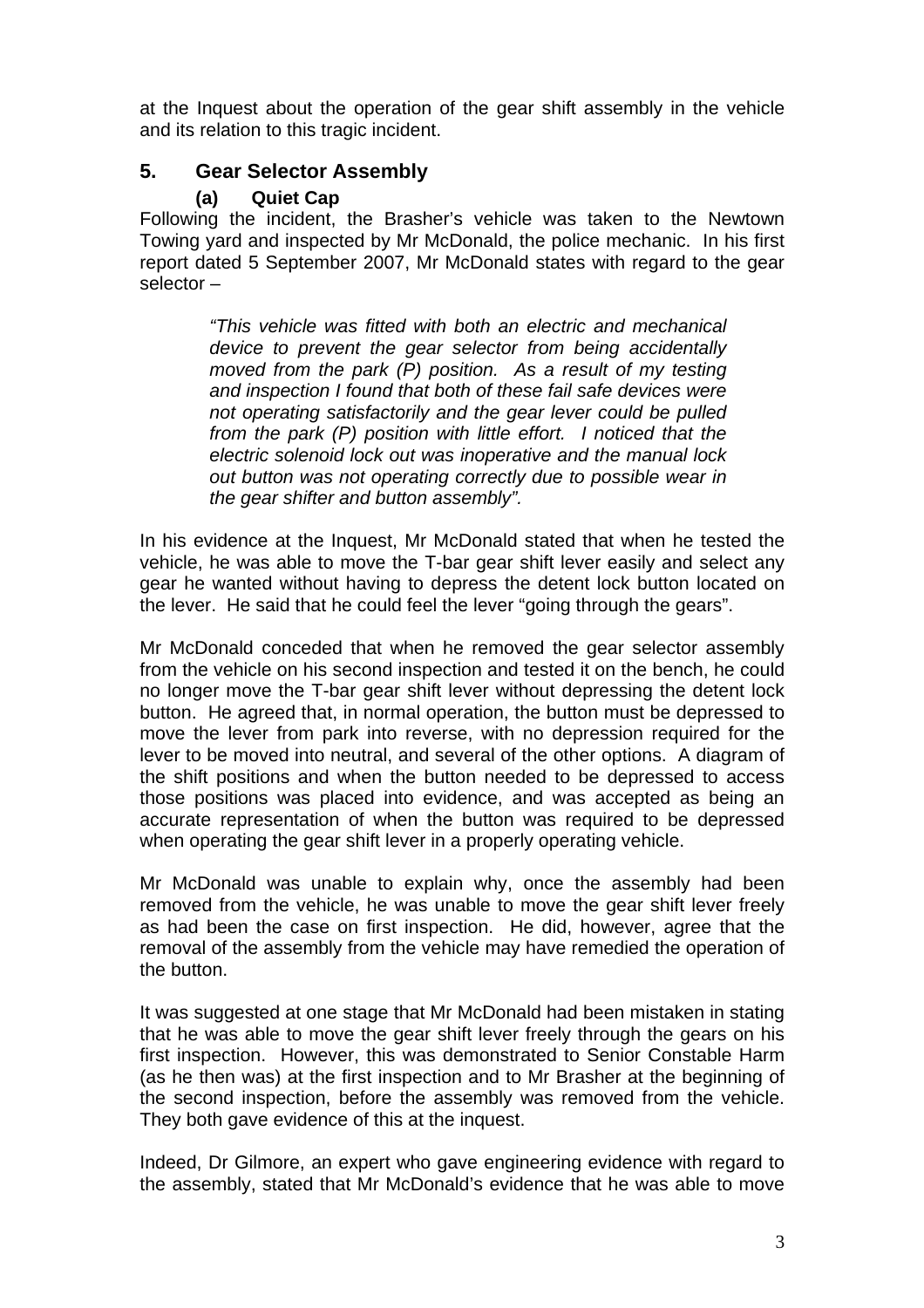the gear shift lever freely through the gears should be accepted as it was contemporaneous and was the best evidence. He could only speculate that the reason this had changed once the assembly was removed from the vehicle was because of some debris in the assembly or a possible bend in the gear shift lever itself, which was remedied when the assembly was removed.

In his second report, Mr McDonald found what he referred to as the "inner detent guide insert" (identified and referred to hereafter as the "quiet cap") was deformed adjacent to the Park 'P' position, preventing the detent plate from fully seating in the Park 'P' position. He found that this was the sole component to be at fault.

Mr McDonald agreed that the quiet caps for each of the other gears, apart from Park "P", were not damaged and he could not explain why the shift pawl did not fall into place when he moved the T-bar gear shift from Park "P".

The gear shift assembly was provided to the Ford Motor Company of Australia for inspection and report. Mr Peter Mason, a Customer Liaison Manager with the Ford Motor Company of Australia provided a comprehensive report and gave evidence at the inquest. Mr Mason is a qualified engineer and has been employed as an engineer in the automotive industry since 1988.

In his report, Mr Mason agreed that the quiet cap in the gear assembly was damaged. He was unable to say how this had occurred, but he stated that it was not caused by a design fault. Also, in his report and in evidence at the Inquest, Dr Gilmore stated that it could have been damaged during assembly at the factory and could most likely be attributable to a "production" or "assembly fault rather than a design fault".

When Mr Mason examined the gear shift assembly, he was unable to replicate the situation found by Mr McDonald when he was able to move the T-bar gear shift to any position without depressing the release button.

Indeed, the shift pawl was noted by Mr McDonald (on his second inspection after the assembly had been removed from the vehicle), Mr Mason on his inspection and Dr Gilmore on his inspection that the shift pawl was seated half way into the Park "P" position and would seat fully into the other gear positions when the T-bar gear shift was operated normally. It was agreed by all that even if the shift pawl was only partially seated in the Park "P" position, then it would not allow the T-bar gear shift lever to be shifted as occurred on the occasion of Mr McDonald's first inspection.

It therefore follows that something other than the damaged quiet cap must have been preventing the shift pawl from dropping into place.

Unfortunately, there is no further evidence to indicate what prevented the shift pawl from dropping into place. It was speculated that the T-bar gear shift lever was bent and that this was remedied to an extent once the assembly was removed from the vehicle.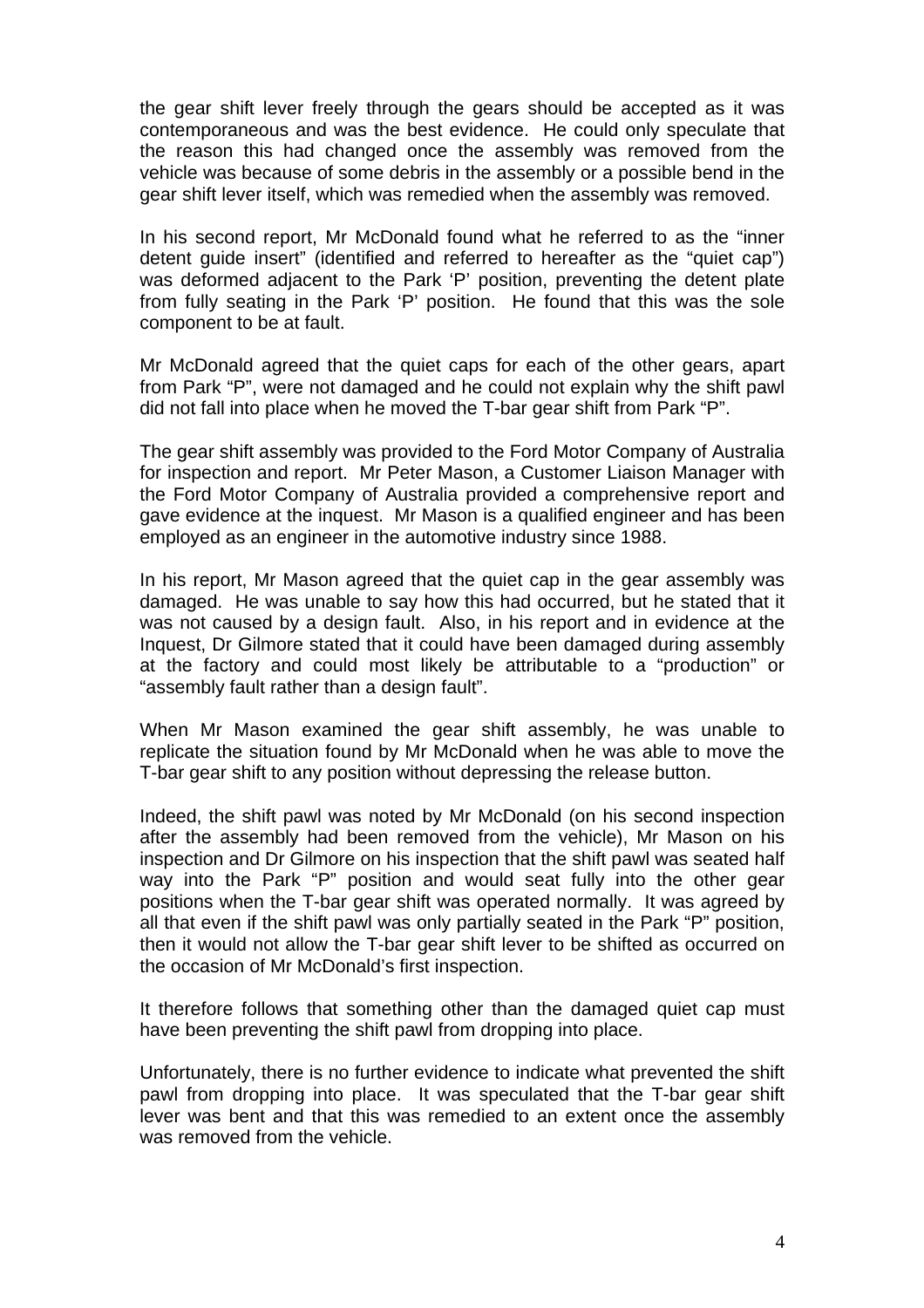I do note that Mr Brasher states he changed a tyre on the vehicle only two days before the incident. The vehicle at that stage was parked on the steep incline with the hand brake on and the T-bar gear shift lever in Park "P". I further note that when Mr Brasher parked the vehicle on the day of the incident, the vehicle did not move from the parked position immediately, but moved only after Ethan had climbed into the front seat and attempted to "drive" the vehicle.

Attached to Mr Mason's report is a printout of other Ford Explorers which had transmissions repaired under warranty. There were three of these on 1 May 2004, 5 July 2005 and 7 October 2005 relating to the 2002, 2004 and 2005 models. The technician comments are –

"*Keys wont come out of ign. Found shift lock mechanism not releasing. Remove T bar quadrant & shift lock actuator. Test actuator OK. Inspect T/bar found plastic guide inside T/bar distorted. Remove T/bar assy & replace test"* 

*"Check unable to remove ignition key from ignition switch. R/R/ centre console, R/Tbar assy found selector track shredded for Tbar, Repkl & tested by removing & testing key Operation, OK"* 

*"Unable to remove key from ignition, remove ignition barrel & keys. Check operation, OK. Remove console & auto select lever. Found lever mechanism fouling causing switch to malfunction. Replace lever assy."* 

Information from Ford Australia is that there were 4,376 Ford Explorers sold in Australia and that only 4 (including the Brasher's vehicle) reported faults with the quiet cap.

#### **(b) Actuator**

The brake-shift interlock actuator is a black plastic box which contains a number of electronic and mechanical components. The actuator is designed to have two functions:

(i) to allow the ignition key to be removed from the ignition switch only when the T-bar gear shift lever is in the Park "P" position.

(ii) to prevent the gear shift lever from being removed from the Park "P" position unless the ignition key is in the ignition or run position and the brake pedal is also depressed.

During his first inspection, Mr McDonald noticed "that the electric solenoid lockout was inoperative and the manual lock out button was not operating correctly". On retesting during the second inspection he found that the T-bar gear shift lever could be removed from the park position "P" without the brake pedal being depressed and the ignition key in the "ON" and "OFF" positions. Because the actuator was not "activated", this permitted uninterrupted actuation of the gear shift lever. He was unaware of the other function of the actuator (as in (i) above).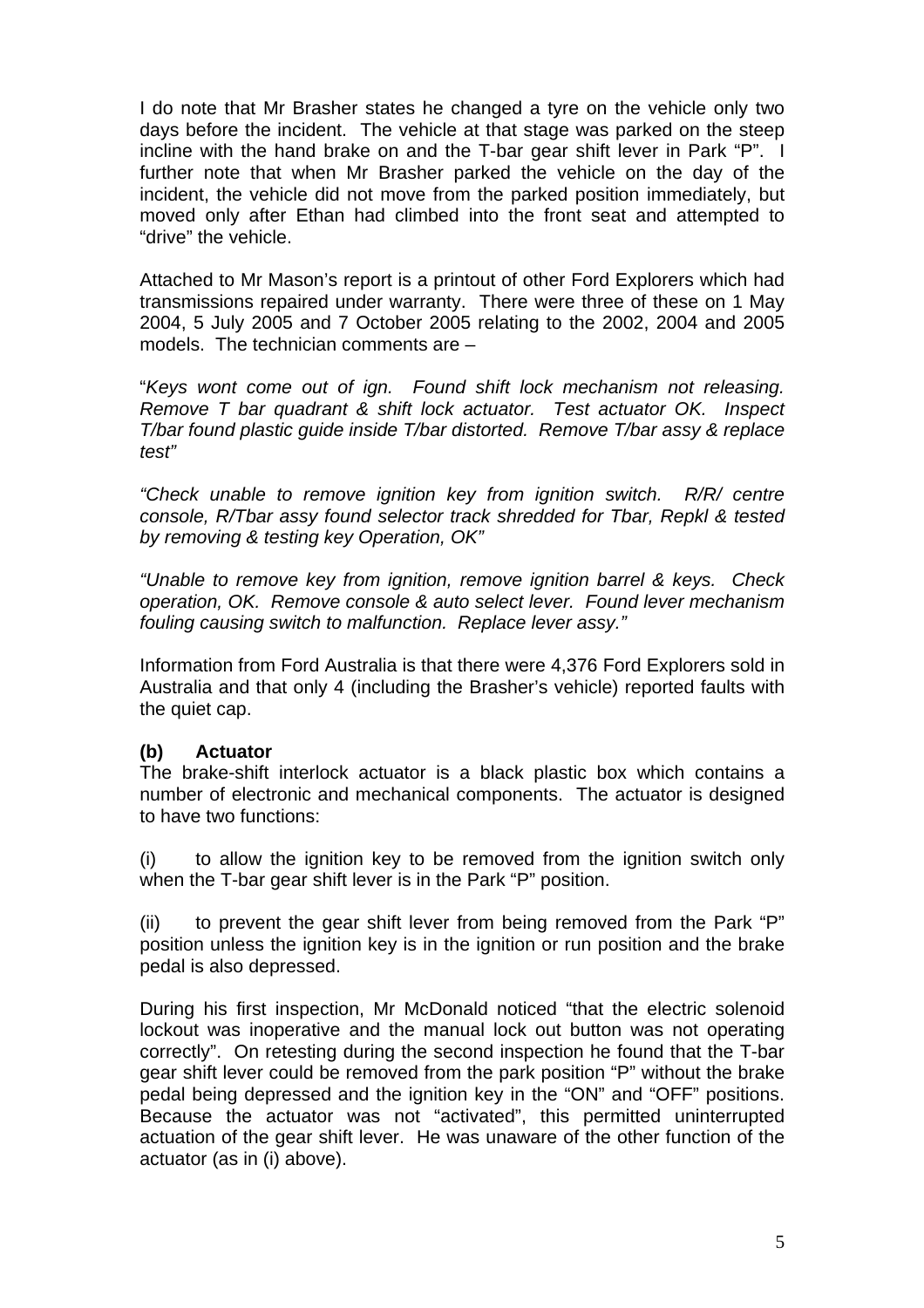When Mr Mason inspected the assembly, he found that the actuator circuit which controlled the removal of the key from the ignition had been blown and was rendered inoperative. This then meant that Mr Brasher could remove the key from the ignition even if the T-bar gear shift lever was not seated in the Park "P" position.

However, the operation of the actuator which prevents the gear shift lever from being removed from the Park "P" position unless the key is in the ignition or in the run position with the brake pedal depressed is mechanical.

Mr Mason describes this function in his report as follows:-

"*The actuator achieves this function by locking the shift pawl into the Park "P" position detent. On the side of the actuator box is a pronged locking mechanism which holds the shift pawl when it drops into the Park position and locks it there. The pronged locking mechanism is locked and unlocked by an electric solenoid within the actuator. When the ignition is turned on and the brake pedal depressed an electrical signal is sent to the solenoid inside the actuator which will unlock the prong and release the shift pawl. Depressing the release button on the gear shift lever will then raise the shift pawl up from the Park "P" detent and enable the gear shift to be moved from the Park "P" position and into another gear."* 

It is this solenoid which Mr McDonald found to be "blown" on his inspection.

Mr Mason further states in his report that the result of the quiet cap being deformed is that the actuator is prevented from carrying out this function with the result that the gear shift lever can be shifted from Park "P" to Reverse with the key out of the ignition and without the foot brake needing to be depressed.

The damaged part of the actuator circuit (the electrical component) is connected to the locking solenoid within the steering column of the vehicle. In January 2005, Mr Brasher found that he was unable to remove the key from the ignition in the vehicle. A repair was undertaken under warranty by Southern Cross Ford on 7 January 2005. The repair involved the replacement of the steering column due to an unspecified "internal fault". The replacement of the steering column resolved the fault and enabled the key to be removed from the ignition. The repairer did not investigate any other possible electrical fault in the actuator which had the same effect.

In his report, Mr Mason states that whatever caused the solenoid in the steering column to fail may have also caused the damage to the actuator circuit as the two are connected.

Mr Mason further agreed that once the fault had been corrected by replacing the steering column, then the repairer would not search any further for further faults.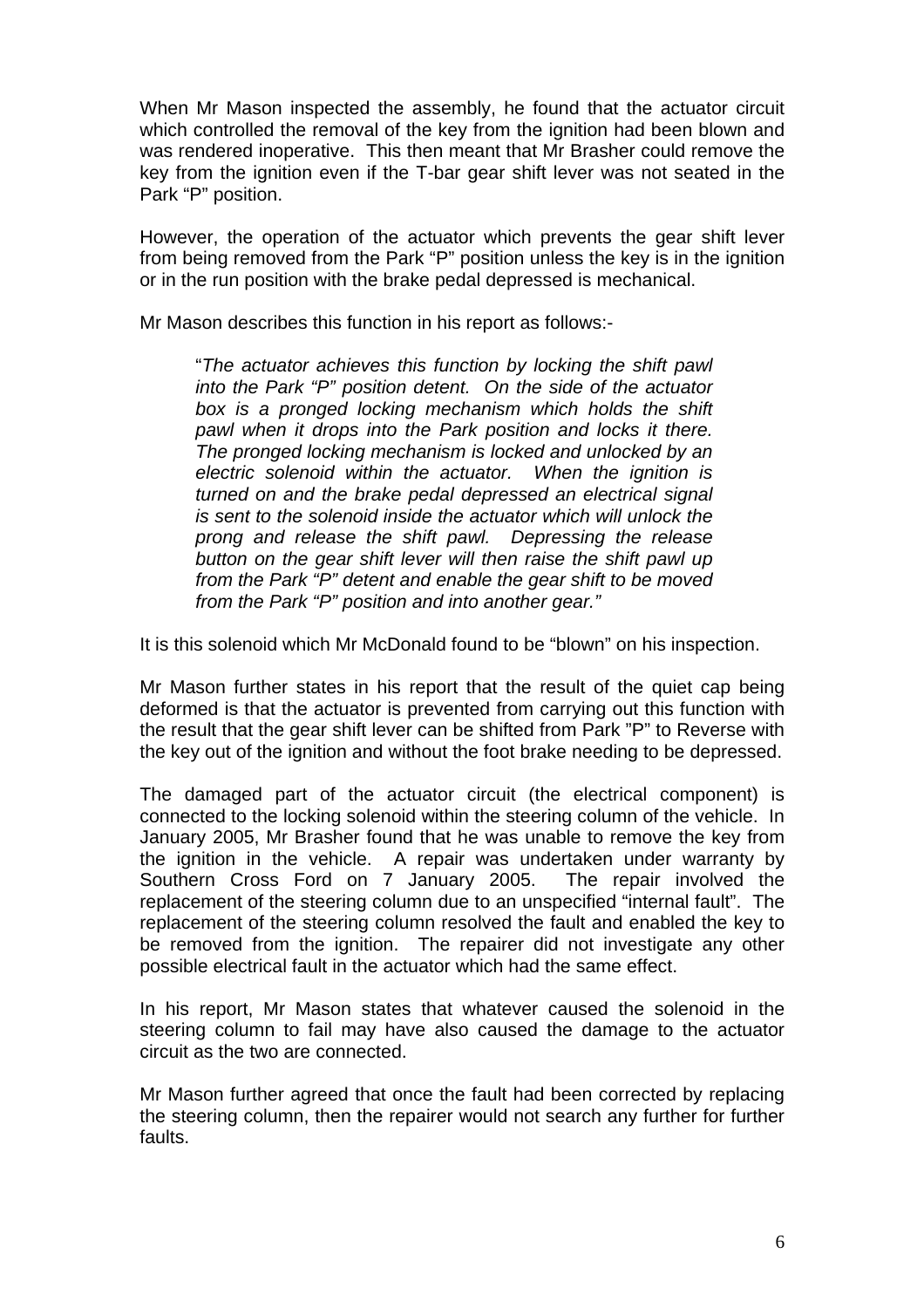Mr Mason stated in answer to a question put to him by Mr Brasher at the Inquest, that more than 10 but less than 100 other vehicles had been repaired by Ford repairers following complaints that the ignition key could be removed without placing the gear shift lever into Park "P". This was found to be because of actuator failure as distinct from failure of the gear selector assembly.

I find that the fact that Ethan (a 5 year old boy) was able to knock, jar or shift the T-bar gear shift lever out of the Park position, was as a result of the failure of the mechanical aspect of the actuator.

#### **6. Hand Brake**

Mr & Mrs Brasher took the vehicle to Safe T Brakes on 13 August 2007 some 4 days before the incident occurred.

They had booked the vehicle in to have the front brakes fixed on 10 August 2007, but this was unable to be done due to the wrong parts having been ordered. They took the vehicle back on the 13 August 2007 and Mr Luker, a mechanic employed by Safe T Brakes, undertook the work.

Mr Luker also inspected the rear brakes "through the rims of the wheels" and reported that the brake pads needed replacing. He also noted that the hand brake needed "addressing straight away". In his evidence at the Inquest, Mr Luker stated that he could not have addressed the problem with the hand brake without removing the rear wheels of the vehicle as well as the callipers and the rotors and inspecting the pads inside the hand brake drum. He did concede that the hand brake cable **could** be adjusted without removing the wheels and calipers, but that he would not do this as it was not company policy and to do the job thoroughly required a checking of the hand brake brake pads located within the drum.

This evidence was confirmed by Mr Austin, the mechanic who repaired the handbrake and rear brakes for the Brashers after the incident.

Mr Luker stated that he told Mr Sperling (his manager) that the hand brake needed adjusting. The required work would take about ½ hour to 1 hour. It was his understanding that this work would be undertaken at the same time as the replacement of the rear brake pads, as this required the same work, ie removing the wheels and calipers and machining the rotors.

When asked in cross examination at the Inquest, Mr Sperling stated that he would have done an adjustment to the hand brake if it was urgent. He stated that he told the Brashers that this should be done as soon as possible. He said that the Brashers required the vehicle to pick the children up from school, and therefore there was no time in which to do the required work. In any event, he said it was more efficient to undertake this work at the same time as replacing the rear brake pads. He did acknowledge that Mr Brasher had asked that the hand brake be adjusted.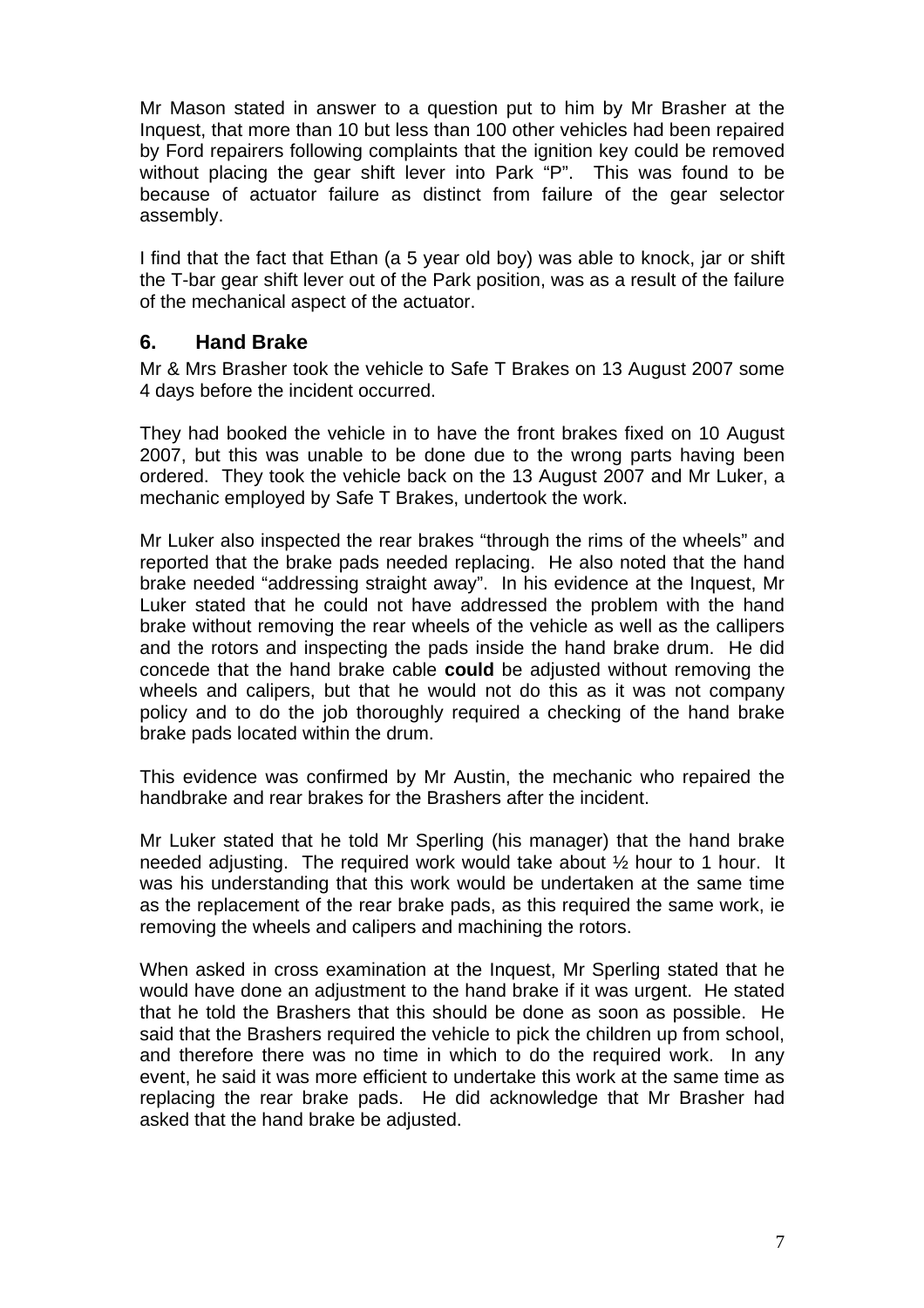Mr Sperling did not make an appointment for the Brashers to bring the vehicle back in for this work, simply leaving it to them to make the arrangements when they had time.

Both Mr and Mrs Brasher stated that they did not know of the extent of the failure of the hand brake, only noticing that there was a "noise" which they thought may have been from a loose hand brake cable. In their interviews with the investigating police officer, they separately stated that they were not told by Mr Sperling of the urgent nature of the work that needed to be done on the hand brake. Mrs Brasher stated that Mr Sperling told her that "the hand brake should be better" after the front brakes were fixed.

In his interview, Mr Brasher stated that Safe T Brakes said they expected the hand brake "to improve even more when they did the back ones (brake pads)". He also stated and reiterated in evidence given to the Inquest that Mr Sperling told him "it's (the hand brake) better". This is what is contained in the transcript of the interview, even though the hand brake and front and rear brakes are separate systems.

Mr McDonald found the "park brake ….. to be operating however, it was grossly inefficient" being unable to hold the vehicle stationary. He found that he could easily move the vehicle both backward and forward on level ground.

### **7. Findings**

In accordance with the *Coroner's Act 2003*, I find

- (a) The identity of the deceased person is Gryphyn David Brasher
- (b) Gryphyn died from hypovolaemic shock due to massive blood loss from a ruptured right lung as a result of trauma caused by being struck by a motor vehicle. He also suffered a ruptured liver and spleen
- (c) Gryphyn died on 17 August 2007.
- (d) Gryphyn died at the Toowoomba Base Hospital located in Pechey Street, Toowoomba
- (e) Gryphyn's death was caused when his father's motor vehicle ran out of control backwards down a steep driveway, striking him. This was as a result of a number of contributing factors being -
	- (i) Failure of the vehicle's actuator mechanically which is linked to the operation of the shift pawl. This allowed the T-bar gear shift lever to be able to be moved from the Park "P" position without depressing the release button on the side of the lever.
	- (ii) Failure of the electrical circuit in the vehicle's actuator which, if operational, would have provided warning to the Brashers of a problem within the operation of the vehicle.
	- (iii) Poor condition of the vehicle's hand brake.
	- (iv) Steep driveway.